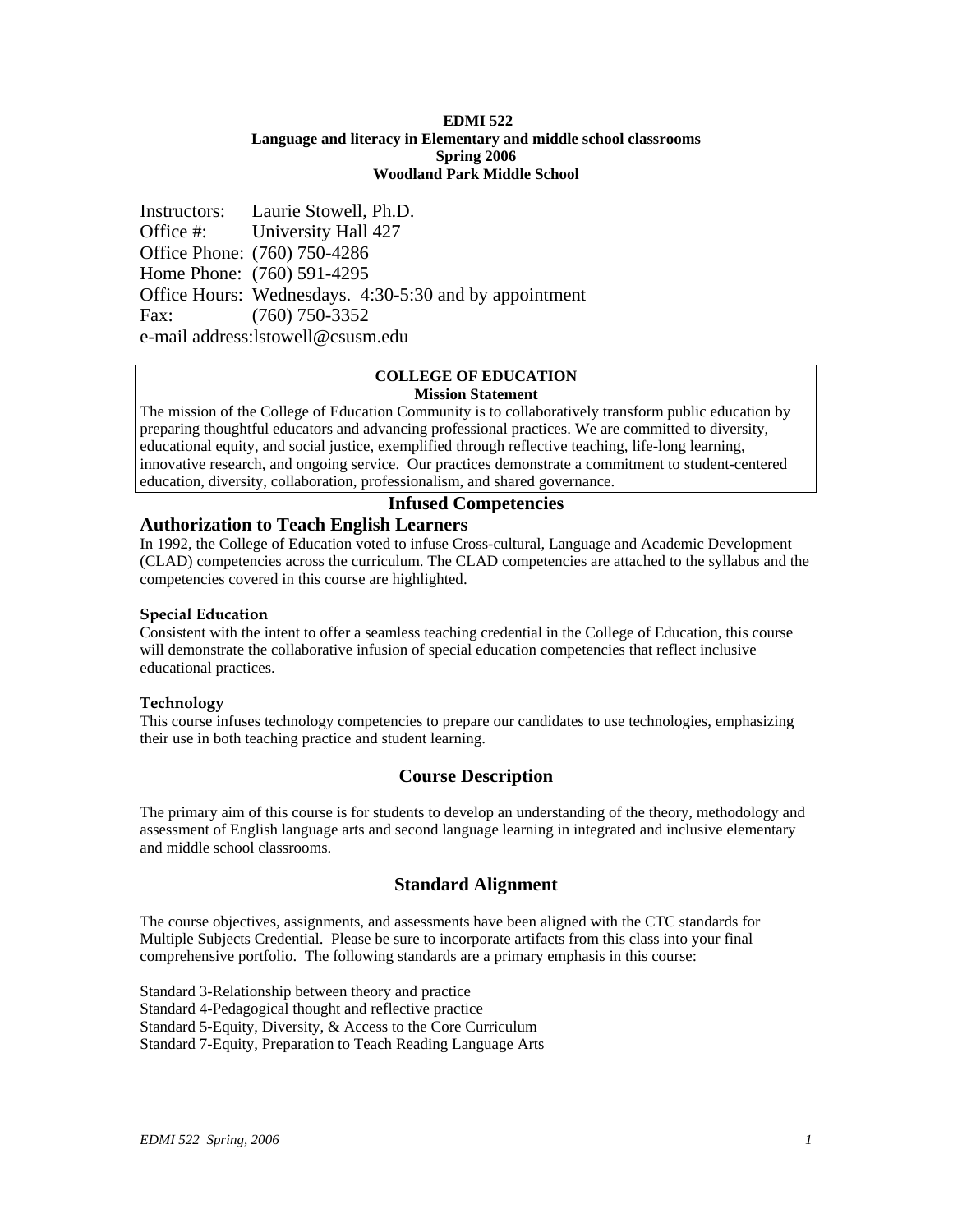# **Teacher Performance Expectation (TPE) Competencies**

This course is designed to help teachers seeking the Multiple Subjects Credential to develop the skills, knowledge, and attitudes necessary to assist schools and district in implementing an effective programs for all students. The successful candidate will be able to merge theory and practice in order to realize a comprehensive and extensive educational program for all students. The following TPE's are addressed in this course:

## **Primary Emphasis**

TPE 1a-Subject Specific Pedagogical Skills TPE 3-Interpretation and Use of Assessments TPE 8-Learning About Students

## **Objectives**

## **KNOWLEDGE**

Students will:

- gain an understanding of how a first and second language is acquired.
- gain an understanding of the reading process and its relationship to thought, language and learning.
- gain an understanding of how people learn to read and write in their first and second language
- become familiar with current approaches to the teaching of reading and writing and the theoretical bases of such approaches.
- become familiar with current approaches to the teaching of reading and writing in culturally and linguistically diverse elementary school classrooms
- become familiar with classroom diagnostic techniques and evaluation procedures.
- become familiar with current approaches to the teaching of reading and writing to children with special learning needs

#### **SKILLS**

Students will:

- become sensitive observers of children's language using behaviors.
- analyze children's reading and writing behavior as a basis for making instructional decisions
- translate the results of formal and informal assessment of children's reading and writing behaviors into instructional plans
- develop the ability to select appropriate materials and instructional strategies to meet the individual needs of students
- learn how to organize the classroom for teaching reading and writing to culturally and linguistically diverse populations.

## **ATTITUDES AND VALUES**

Students will:

- develop an appreciation for the natural language abilities children possess for processing and producing print
- develop an appreciation for the need and value of integrating reading and writing into all areas of the curriculum
- affirm the importance of a rich environment for developing an effective language arts program.
- develop a sensitivity to and appreciation for culturally and linguistically diverse learners.
- develop a sensitivity to and appreciation for children with special learning needs
- develop an appreciation for the importance of reading and writing for their own personal and professional growth
- develop a respect for each student, his/her abilities and background and the student's right to instruction that meets his or her individual needs.

## **REQUIRED TEXTS (Bring books to class on the date we discuss them):**

• Beers, K. (2003) When kids can't read. Portsmouth: Heinemann.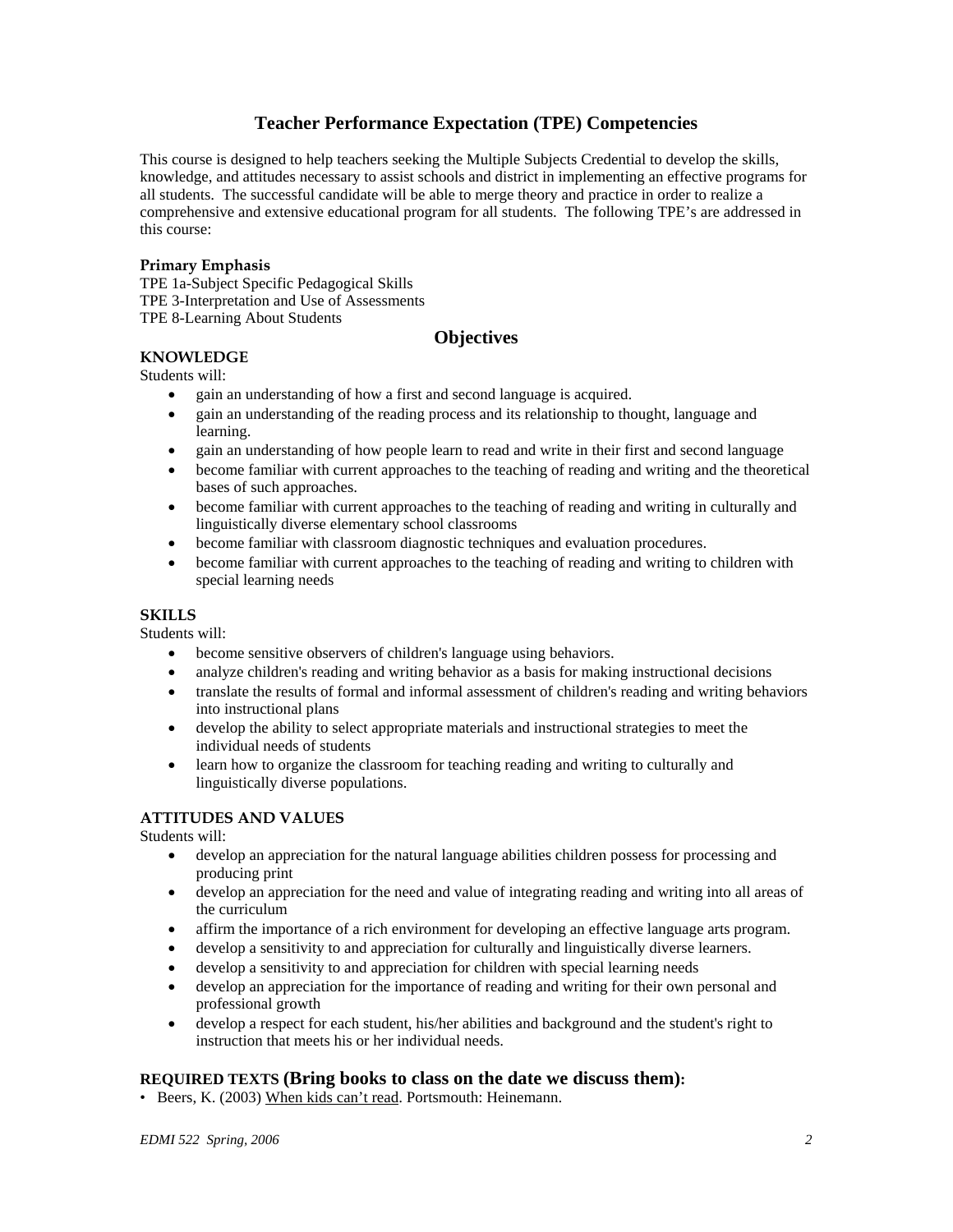• Johns, J.  $(8^{th}$  ed.) (1997) Basic Reading inventory. Iowa: Kendall Hunt. • National Council of Teachers of English. (Winter 2003). Voices in the middle Theme issue: Of writers and writing. Vol 11. No. 2 Strong, W. (2006) Write for insight: Empowering content area learning, grades 6-12 Fisher, D. & Frey, N. (2004) Improving Adolescent Literacy: Strategies at work Rethinking schools. Rethinking our classrooms 2: Teaching for Equity and social justice

#### **Packet of readings available at Copy Serve**

**Choose ONE:** Choose One: Hesse, K. Letters from Rifka Koertge, R. Shakespeare bats clearn up Witness Meyers, W. D. Monster Jimenez, F. The circuit Soto, G. Novio boy: A play Lord, B. In the year of the boar and Jackie Robinson Fleischman, P. Seedfolks Ryan, P. M. Esperanza Rising Goldman Koss, A. The cheat Yep, L. Dragonwings Wilhelm, The revealers

## **Assignments**

**Reading reflections (40pts.)**: It is expected that everyone will understand all the readings and will come to class prepared to discuss them. Write at least 3 comments or questions from the readings for that session. **Do not summarize**. Please give thoughtful reactions, responses, and reflections. If the readings are from more than one book, try to comment on more than one book. We will use these as the basis of our discussion at the beginning of some classes. I will collect them at the beginning of each session and they should show that you have done the reading. You do not have to write comment cards for the young adolescent literature. If a reading is repeated, do not comment on it again. **You have 3 free passes!** 

#### **Writing Strategy Lesson Plan (10 points) (Critical Assessment Task, TPE 4,9,10)**

You will write and present a writing strategy lesson plan for a small group or whole class activity that takes into account the needs of your students. They can be mini-lessons, direct instruction, inquiry, or any format you choose. This is also an opportunity to try a writing-in-the-content-areas lesson. Make your lesson active, interesting, fun and meaningful. Examples of possible strategies include:

How to begin a piece of writing Writing an engaging opening Narrowing or expanding topics Using a piece of literature as a model for writing Writing paragraphs Developing characters Developing a central idea Organizational structure for a particular kind of writing (compare/contrast, persuasion, etc.) Monitoring writing to see if it makes sense Editing writing Using commas Making transitions between paragraphs Using graphic organizers to write Using active verbs Peer response Strategies specific to a particular domain (like response to literature, persuasion, etc.)

*Keep in mind when writing your lesson*: What is the purpose of your lesson? How does it relate to real writing? What are your learning goals? How are they aligned with the CA Reading/Language Arts standards (check the Reading/Language Arts framework for CA public schools)? How will you present the lesson (instructional strategies, resource materials, time frame)? How will you group students for the lesson? How will you assess your students? What accommodations will you provide for students who need additional help?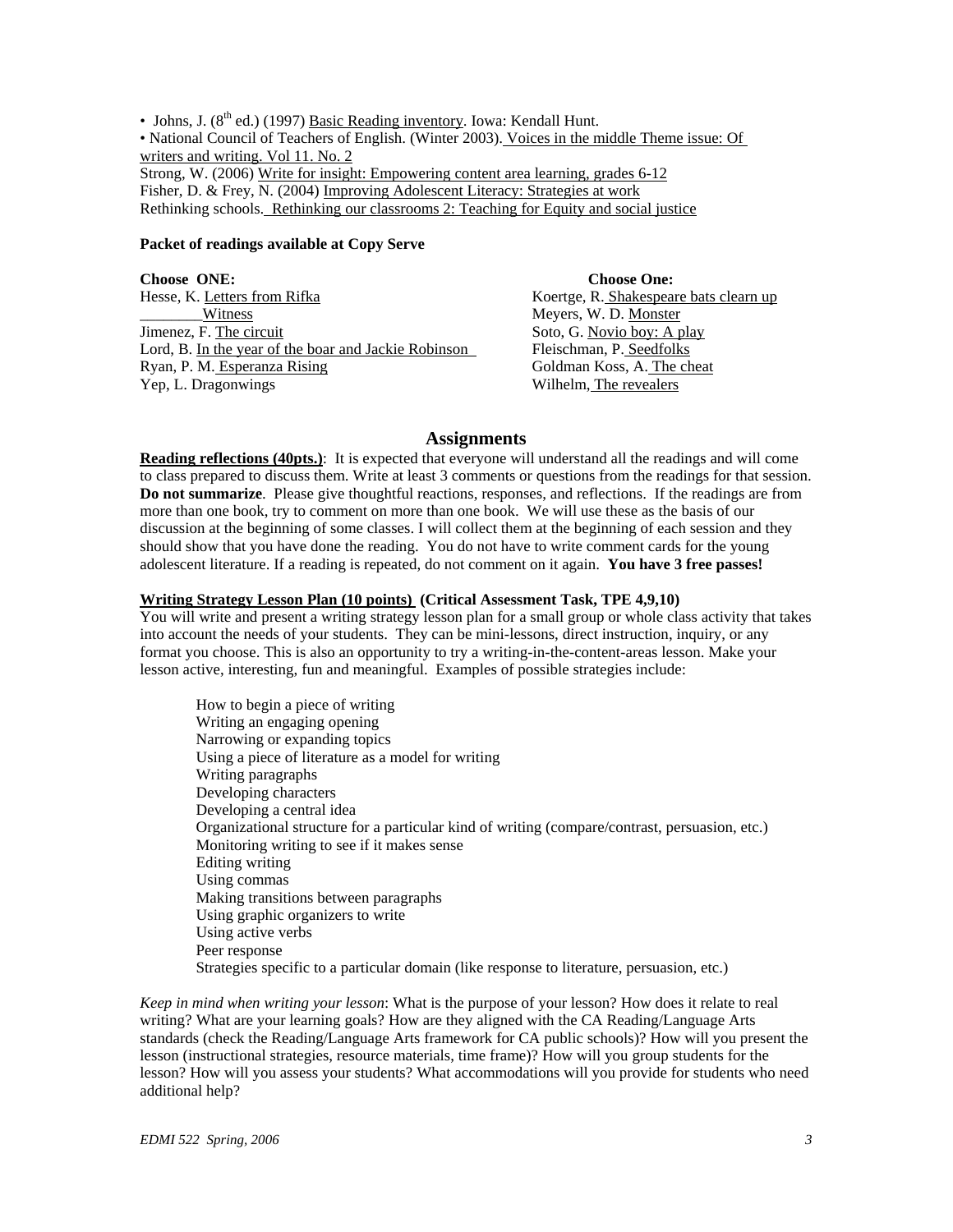*Important*: Your lesson must address the needs of mainstream students, as well as make provisions for second language learners, students presenting difficulty, and accelerated students. How are you going to work with students who are having difficulty? How will you scaffold second language learners' learning during the lesson? How will your lesson provide enrichment for accelerated students? Will you meet with students individually or in a small group while other students work independently? Bring enough copies for the cohort on the day you demonstrate your lesson**.** 

#### **Reflect upon your own writing process (20 points)** (TPE 6b, 8)

You will take a topic (we will explore some topics in class) and develop it as a piece of writing You will bring a draft to class on February 11 and we will have conferences with each other about them. Then you will finish the piece on your own. After you have finished the piece you will reflect upon and write about your own writing process. How did you get started? What was it like writing the first draft? What was difficult for you? What was easy? What kinds of decisions did you have to make in the writing? Did you consider an audience when you were writing? Who was your audience? Especially respond to: What did you learn about fostering student's writing through this experience? DO NOT BEGIN THIS ASSIGNMENT UNTIL IT IS DISCUSSED IN CLASS! Bring a rough draft to class Feb. 1 **Final reflection and completed piece of writing due Feb. 14.** 

#### **Case Study (Critical Assessment Task , TPEs 2,3,4,5,7,8,9,10,11) (60 points) DUE: March 13**

Choose a student at your school site who struggles with reading and writing (the teachers will help identify students). Choose a student who is reading at least at a first grade level. Identify a student as quickly as possible after starting your observation. Ask your master teacher for a good candidate. Prepare a reading and writing case study on this student:

Important: Take notes as you work with your student. Include your anecdotal notes in the final appendix. (for example, your student's behavior during the activity, reactions to the activity, comments, etc.) in your analysis of the student and in your design of an appropriate instructional plan. Record all the student's oral responses on tape. Don't try to assess the child in only one day. If you think the child is getting tired, stop the assessment for the day and pick up another day. An important part of the assessment is developing a rapport with the child in which s/he is comfortable to fully participate.

Assessment Procedures with Grades 2-8:

- 1. Overview: age, grade level, interests, ethnic and linguistic background, etc. Select 3 students, however, you are only going to be working with one student. The other two will be backups- just in case students move or change schools.
- 2. Reading interview: Use an attitude survey. Surveys are included with this assignment. Summarize the interview and include the original responses in an appendix.
- 3. Reading assessment: Summarize the information gained from a Informal Reading Inventory and include the original data in an appendix. Insert the following chart at the appropriate place:

| Independent | Instructional | Frustration |
|-------------|---------------|-------------|
| Grade level | Grade level   | Grade level |

Word list. Use the graded word lists to ascertain the level at which you will have your student begin to read the reading passage. Start at 2 to 3 grade levels below your student's grade level placement.

Miscue Analysis. Use an expository and narrative text. Record the student reading to be able to conduct the analysis.

Recording and Analysis. Listen to the tape. Record the miscues on a piece of paper containing a duplication of the reading selection. Use the *Johns* to record and analyze the miscues. Analyze the miscues made by your student using what you know about this student. What cues did your student use to make meaning? What are the strengths of your student? Use the analysis sheets in the John's and transfer that information to the assessment grid provided to record data about your student. Write your analysis in a clear manner. As you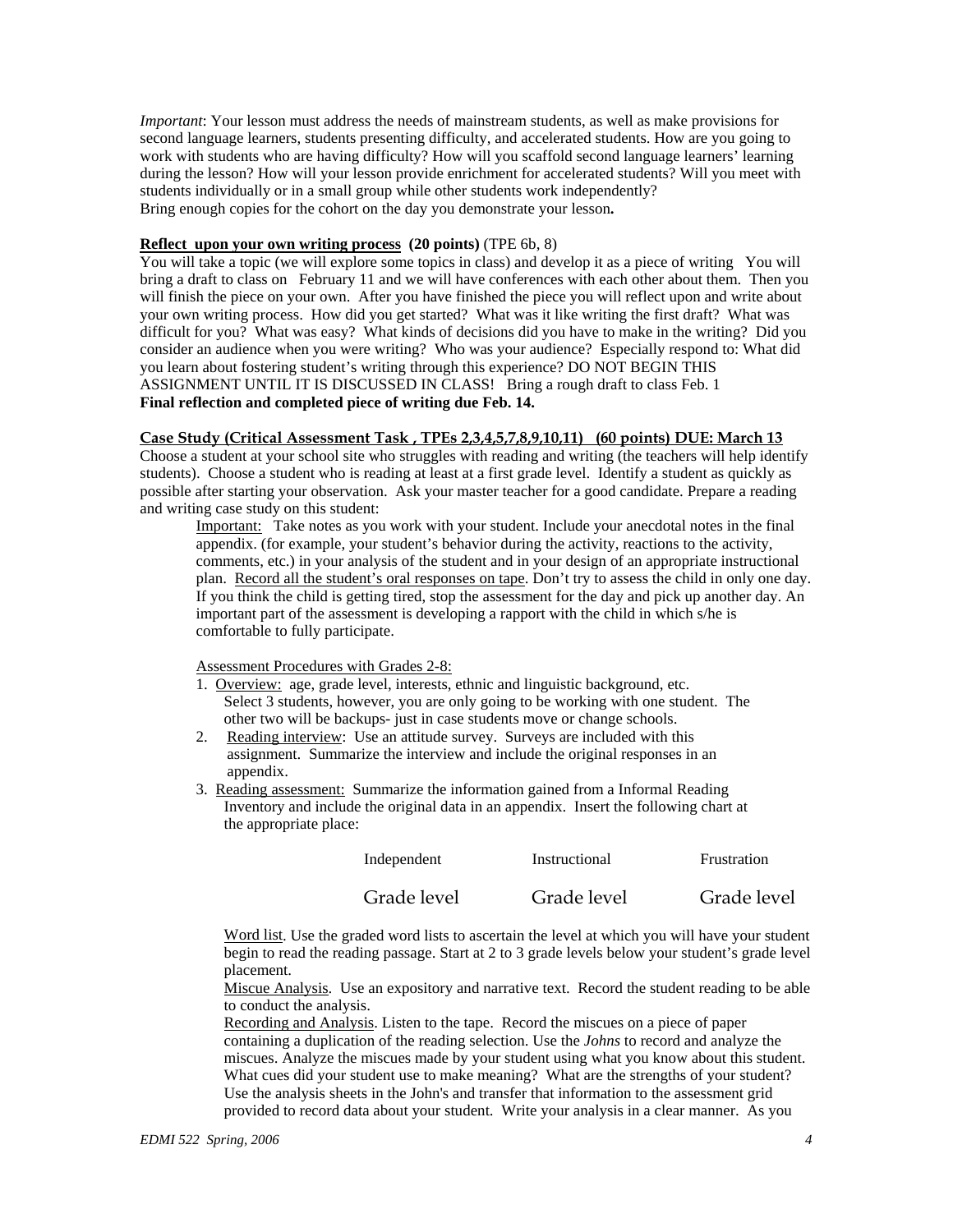write your analysis, consider your original reading interview and consider how the answers given by the student during the interview connect to the miscues. Also consider the quality of the retelling and how you think that is related to the miscues. Retelling. Before your student reads the expository or narrative text, be sure to tell him/her

that you will be asking him/her to retell the story. Ask the comprehension questions as listed in the John's IRI. Also use the criteria provided in the John's to analyze the student's retelling.

- 5. Writing assessment: Use a Writing Survey about attitudes toward writing. Summarize the writing interview. Obtain a writing sample from the student. Have him or her write about a favorite toy, book, food, sport or anything that is personal to this child or use a piece of writing that the teacher has on file. Personal writing encourages more writing. Students can draw if they want to. You will want to see what stage of writing the child is in as well as the child's ability to manipulate this abstract type of language. Summarize the student's strengths and areas of improvement in writing.
- 6. Recommendations: based on the information you have gathered about the student, discuss his or her strengths (very important - what can he or she do) and weaknesses: what does this student need to work on. Make specific instructional recommendations for how a teacher could work with this student in the future. You might also make recommendations for the student and parents: what can the student do on his or her own that is not dependent on the teacher.
- 7. Instructional Plan: Design an instructional plan for your student. You are the teacher. Knowing what you know about your student as a result of assessment, what areas would an appropriate instructional plan focus on? Why? Refer to the standards in the reading/language Arts Framework for CA Public Schools for your child's grade level to guide you as you design the intervention plan.
- 8. Reflection: Based on your classroom observations of reading and writing as well as on what you learned in the assessment process and intervention process, what would you do differently or try differently? What other scaffolds or strategies would you use? How would you use them? What other interventions would you try? What would your next steps in assessment be?
- 9. Appendix: Include the reading and writing interviews, the John's forms, writing samples, and writing rubric.

Bring the data that you have to class February 22 and we will troubleshoot, and analyze your data.

**Professional Disposition (10 Points)** Grading will also include a component of "professional demeanor." Students will conduct themselves in ways that are generally expected of those who are entering the education profession. This includes but is not limited to the following:

- On-time arrival to all class sessions;
- Advance preparation of readings and timely submission of assignments;
- Respectful participation in all settings (e.g., whole group, small group, in/outside of class); Carefully considered, culturally aware approaches to solution-finding

## http://lynx.csusm.edu/coe/eportfolio/index.asp

This will take you to the CSUSM COE website where you can get help with how to create your electronic portfolio and information on the required elements.

## http://www.taskstream.com

This is the TaskStream home page where you will register for Taskstream and return to when working on your electronic portfolio

## **Grading:**

|                     | Points    |
|---------------------|-----------|
| Reading reflections | 40 points |
| Case Study          | 60 points |
| Writing reflection  | 20 points |

*EDMI 522 Spring, 2006 5*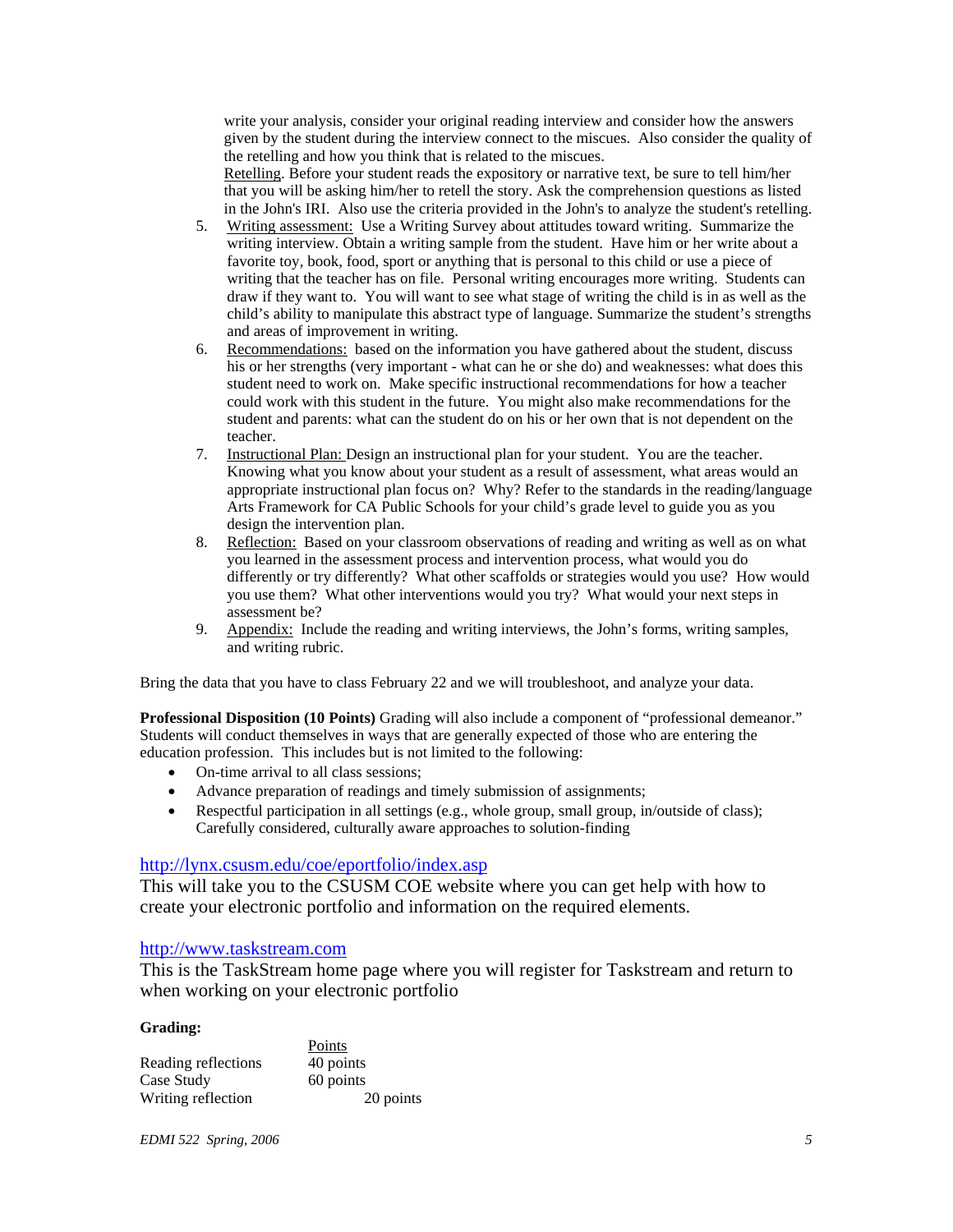Writing strategy lesson 20 points Professional disposition 10 points Total 150 points

**COE Attendance Policy:** Due to the dynamic and interactive nature of courses in the College of Education, all students are expected to attend all classes and participate actively. At a minimum, students must attend more than 80% of class time, or s/he may not receive a passing grade for the course at the discretion of the instructor. Individual instructors may adopt more stringent attendance requirements. Should the student have extenuating circumstances, s/he should contact the instructor as soon as possible**.** 

A good student is one who adheres to standards of dependability and promptness. If you miss more than two class sessions or are late (or leave early) for more than three sessions, you cannot receive an A. If you miss more than three class sessions you cannot receive a B. Notification of absences does not allow students to assume they are automatically excused from class or making up missed class. Late assignments will be penalized by a 5% deduction in points for each weekday late. After two weeks, late assignments will be given a zero. If you have extraordinary circumstances in your life that will impact your assignments, please let me know. I want you to be able to stay in school and succeed. If you have any questions or concerns, please feel free to come in and speak with me about them.

## **CSUSM Academic Honesty Policy**

"Students will be expected to adhere to standards of academic honesty and integrity, as outlined in the Student Academic Honesty Policy. All written work and oral assignments must be original work. All ideas/materials that are borrowed from other sources must have appropriate references to the original sources. Any quoted material should give credit to the source and be punctuated with quotation marks.

Students are responsible for honest completion of their work including examinations. There will be no tolerance for infractions. If you believe there has been an infraction by someone in the class, please bring it to the instructor's attention. The instructor reserves the right to discipline any student for academic dishonesty in accordance with the general rules and regulations of the university. Disciplinary action may include the lowering of grades and/or the assignment of a failing grade for an exam, assignment, or the class as a whole."

## **Students with Disabilities Requiring Reasonable Accommodations**

Students must be approved for services by providing appropriate and recent documentation to the Office of Disable Student Services (DSS). This office is located in Craven Hall 5205, and can be contacted by phone at (760) 750-4905, or TTY (760) 750- 4909. Students authorized by DSS to receive reasonable accommodations should meet with their instructor during office hours or, in order to ensure confidentiality, in a more private setting.

## **RICA Resource Notebook:**

## **This is not for a grade but rather for you to use as a resource for organizing your materials and study for the RICA exam.**

The Notebook will be organized around the 13 RICA Content Areas (see the RICA Registration Bulletin, p.39-45)

Each section of the notebook could contain the following:

• A RICA analysis sheet including: (a) what this content area(s) is about (Put it in your own words  $-2$  to 4 sentences), (b) 2 ways of assessing this content area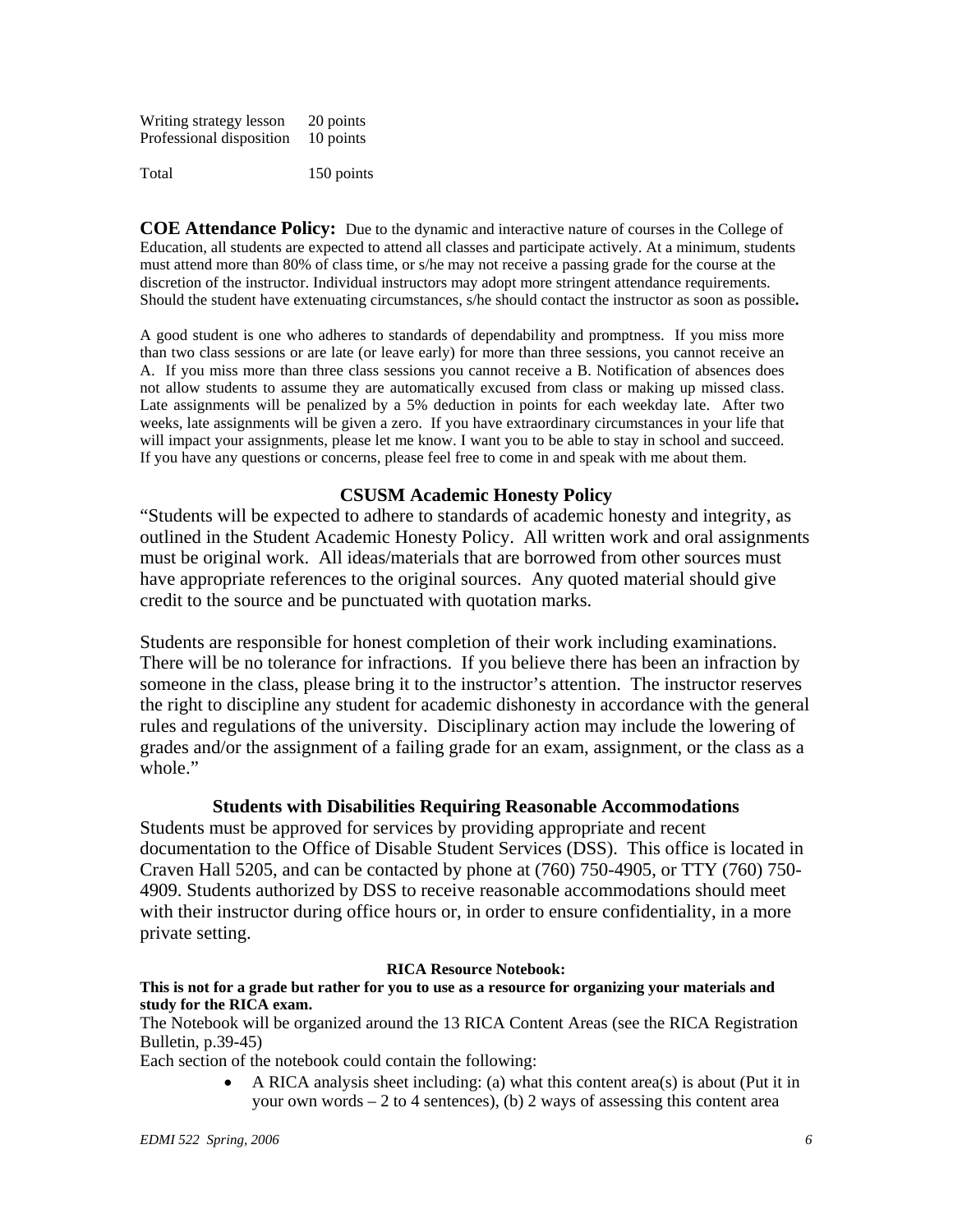(include rationale); and (c) 1 way of teaching it (description and accommodations). Describe the teaching strategy and explain how it supports reading, writing and/or language arts development.

- An lesson observation form
- A technology-rich assignment that enhances your teaching and student learning
- Lesson plans, articles, and any other resources collected within class or student teaching that would be helpful.

For the first semester we will need to complete the following content areas:

- Section 1 Conducting ongoing assessment of reading development
- Section 2: Planning, Organizing, and Managing Reading Instruction
- Section 3: Phonemic Awareness
- Section 4: Concepts About Print
- Section 5: Systematic, Explicit Phonics and Other Word Identification Strategies
- Section 6: Spelling Instruction
- Section 7: Reading Comprehension Narrative
- Section12: Vocabulary Development
- Section 13: Structure of the English Language
- Section 14 Special Needs/accommodating all learners

For the second semester we need to complete these areas:

Section 8: Content area literacy Section 9: Independent reading Section 10:Literary response and analysis Section 11: Relationship among reading, writing and oral language Section 14: Special Needs/accommodating all learners Section 15: Writing

You can choose how to organize this information in your notebook. You may include course assignments (lesson plan,, classroom observations, choice project, etc.), course handouts and materials from your classroom/school site, examples of lesson plans and student work, information from internet sources or professional journals. You may want to include strategies you will use to teach these content areas. You may even include pictures of students learning a specific strategy as well as your reflection on what was happening, why it worked or didn't work and why that was. You may include one (or more) successful activities that you used in the classroom (must be related to language arts instruction).

The resource notebook will contain samples of your learning and understanding, and examples of your work that demonstrate that you are ready to instruct children in reading, writing, listening and speaking. Feel free to use a variety of graphic and written presentations, as best suits your learning style, in order to show your learning and understanding. Use a three-ring binder to organize your materials. Work with a friend so you can exchange ideas.

As you learn about assessment, phonemic awareness, the use of phonics, comprehension strategies and other components crucial to effective literacy instruction, compiling your resource notebook will help you prepare and review the content areas assessed by the RICA test. More importantly, it will serve as a resource for you in the future, and may be used for job interviews to illustrate your knowledge and experiences.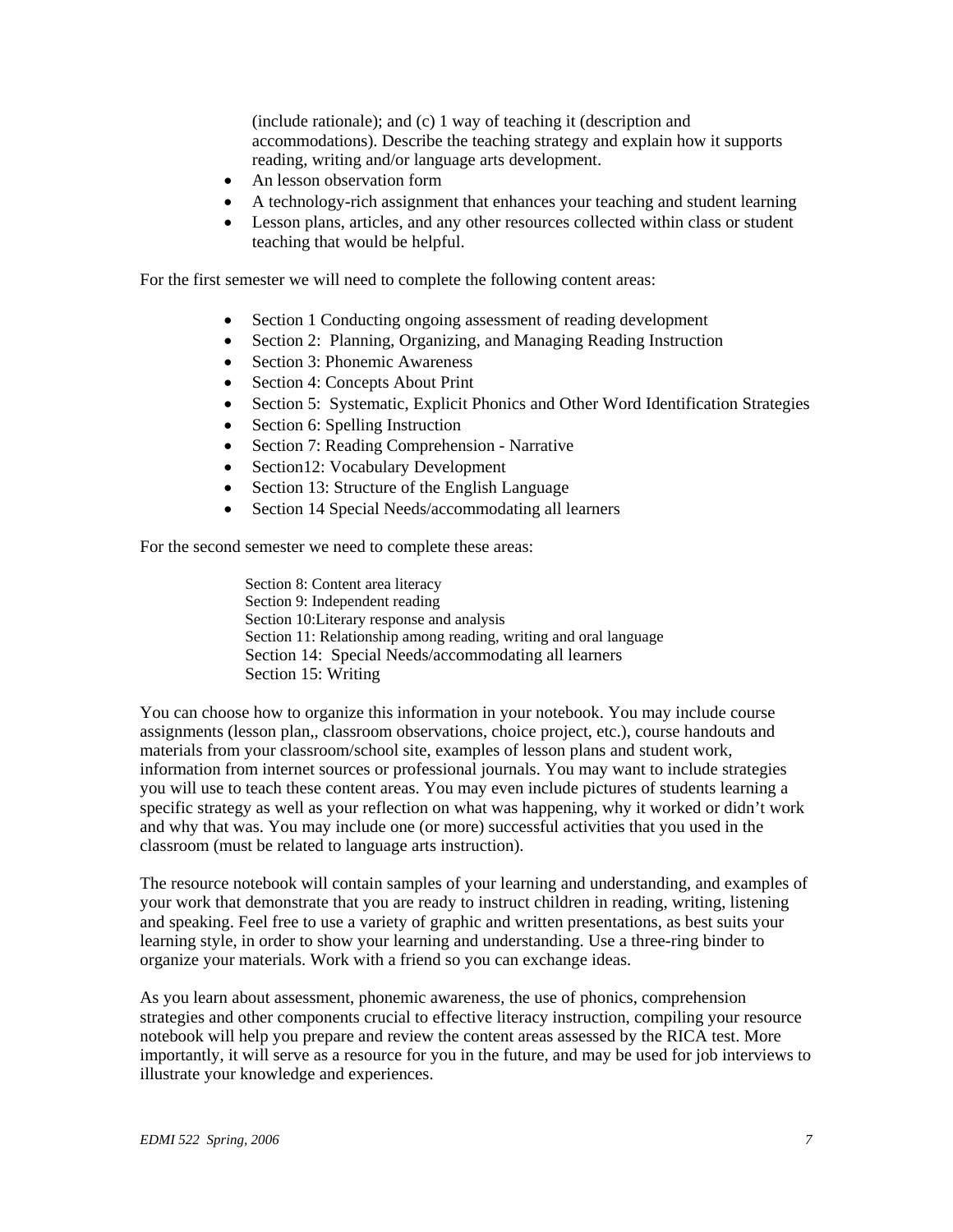Note: Besides the course readings, Dr. Alice Quiocho's web site can also serve as a resource. The address is: http://www.csusm.edu/Quiocho. Click on "reading instruction portfolio." See the section on accommodations for ideas on ways to support second language learners. Note: See **www.ed.gov/free/** for free Educational Materials Each section of the notebook could contain the following:

- A RICA analysis sheet including:
- (a) what this content area(s) is about (Put it in your own words  $-2$  to 4 sentences),
- (b) 2 ways of assessing this content area (include rationale), and

(c) 1 way of teaching it (description and accommodations). Describe the teaching strategy and explain how it supports reading, writing and/or language arts development. Include description of 3 accommodations minimum.

- An observation form (except for section 1).
- A technology-rich assignment that enhances your teaching and student learning.
- Lesson plans, articles, and any other resources collected within class or student teaching that would be helpful.

# Example 1 **California Reading Initiative Reading/ Language Arts Components Grid**

| Component | <b>How to Assess</b><br>include rationale) | <b>How to Teach It</b><br>(Strategies) | <b>Accommodations</b><br>(at least 3) |
|-----------|--------------------------------------------|----------------------------------------|---------------------------------------|
|           |                                            |                                        |                                       |
|           |                                            |                                        |                                       |
|           |                                            |                                        |                                       |
|           |                                            |                                        |                                       |

Example 2 RICA Analysis Sheet

| Component             | <b>How to Assess</b>                                                                                                                                                                                                                                                                                                                                                                                                                                                                                                                                                                 | <b>How to Teach it</b><br>(Strategies)                                                                                                                                                                                                                                                                                                                                                                                                                                                                                             | <b>Accommodations</b>                                                                                                                                                                                                                                                                                                                                                                                                                             |
|-----------------------|--------------------------------------------------------------------------------------------------------------------------------------------------------------------------------------------------------------------------------------------------------------------------------------------------------------------------------------------------------------------------------------------------------------------------------------------------------------------------------------------------------------------------------------------------------------------------------------|------------------------------------------------------------------------------------------------------------------------------------------------------------------------------------------------------------------------------------------------------------------------------------------------------------------------------------------------------------------------------------------------------------------------------------------------------------------------------------------------------------------------------------|---------------------------------------------------------------------------------------------------------------------------------------------------------------------------------------------------------------------------------------------------------------------------------------------------------------------------------------------------------------------------------------------------------------------------------------------------|
| Phonemic<br>Awareness | Phonemic awareness is<br>assessed by finding out whether<br>or not the student is capable of<br>manipulating the language. For<br>example;<br>I would ask a student to<br>pick out the first sound or<br>last sound of a word,<br>I would ask the student to<br>$\bullet$<br>identify, pronounce and<br>blend sounds or a segment<br>of a word,<br>I would ask students to<br>$\bullet$<br>identify sentences, words,<br>or sounds to see if they are<br>aware of the structure of a<br>sentence.<br><b>Assessment Tools</b><br>1.) The Yopp-Singer Test of<br>Phonemic Segmentation | These are strategies that can<br>be used to teach ELL and<br>non-ELL students phonetic<br>awareness,<br>Involve students in<br>$\bullet$<br>poetry, rhymes and<br>songs of all types,<br>Use a chant to clap<br>$\bullet$<br>syllables in students'<br>names,<br>Sort known objects or<br>$\bullet$<br>pictures into groups of<br>similar sounds (Realia<br>Cans),<br>Play a guessing game<br>$\bullet$<br>using picture cards and<br>help the children to put<br>together blends to make<br>their guess,<br>Sing songs that allow | For children with special<br>needs I would use these<br>strategies,<br>Specific skills<br>instruction alongside a<br>basal reading<br>program-This means I<br>would ask students<br>what sounds they hear<br>in certain words or<br>what word would<br>make sense in an<br>empty space within a<br>sentence. This strategy<br>would allow me to<br>assess my student's<br>progress,<br>Great children's<br>literature books<br>including, nursery |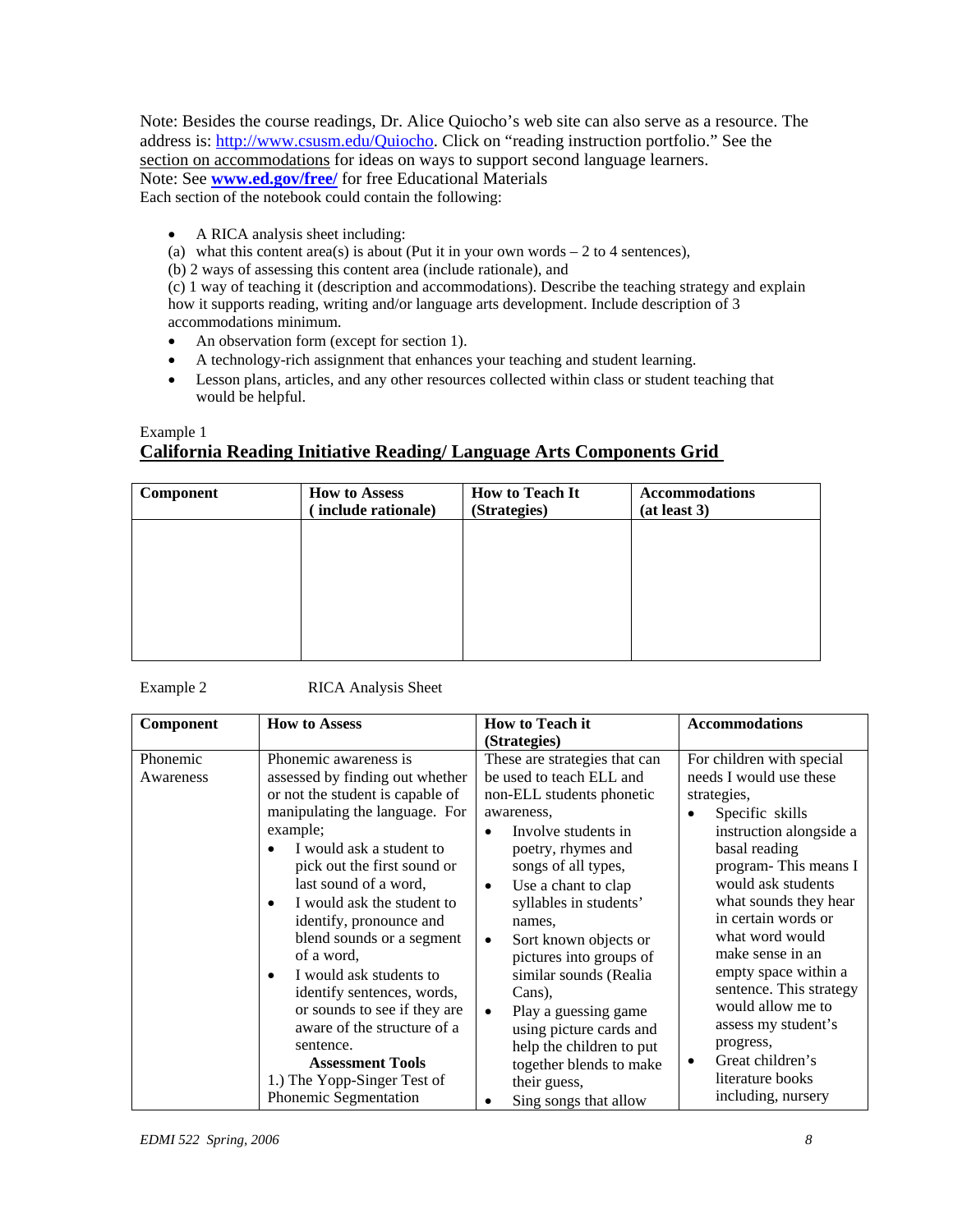|  | children to replace    | rhymes, alliterative                |
|--|------------------------|-------------------------------------|
|  | sounds with other      | books, picture books,               |
|  | sounds, even to make   | rhyming books,                      |
|  | nonsense words.        | repetitive pattern                  |
|  | Read to your students. | books, Dr. Seuss                    |
|  |                        | books, and alphabet                 |
|  |                        | books with word-                    |
|  |                        | picture formats,                    |
|  |                        | Rhymes, chants, finger<br>$\bullet$ |
|  |                        | rhymes,                             |
|  |                        | manipulatives, games,               |
|  |                        | role-playing,                       |
|  |                        | Writing journals and<br>$\bullet$   |
|  |                        | quick writes                        |
|  |                        | (encourage invented                 |
|  |                        | spelling!),                         |
|  |                        | Provide a print rich<br>$\bullet$   |
|  |                        | environment including               |
|  |                        | the use of Word                     |
|  |                        | Walls,                              |
|  |                        | Rebus activities- this<br>$\bullet$ |
|  |                        | activity is when you                |
|  |                        | replace a noun in a                 |
|  |                        | sentence with a picture             |
|  |                        | of the noun. The                    |
|  |                        | student can then                    |
|  |                        | replace the picture                 |
|  |                        | with an invented                    |
|  |                        | spelling of the word.               |